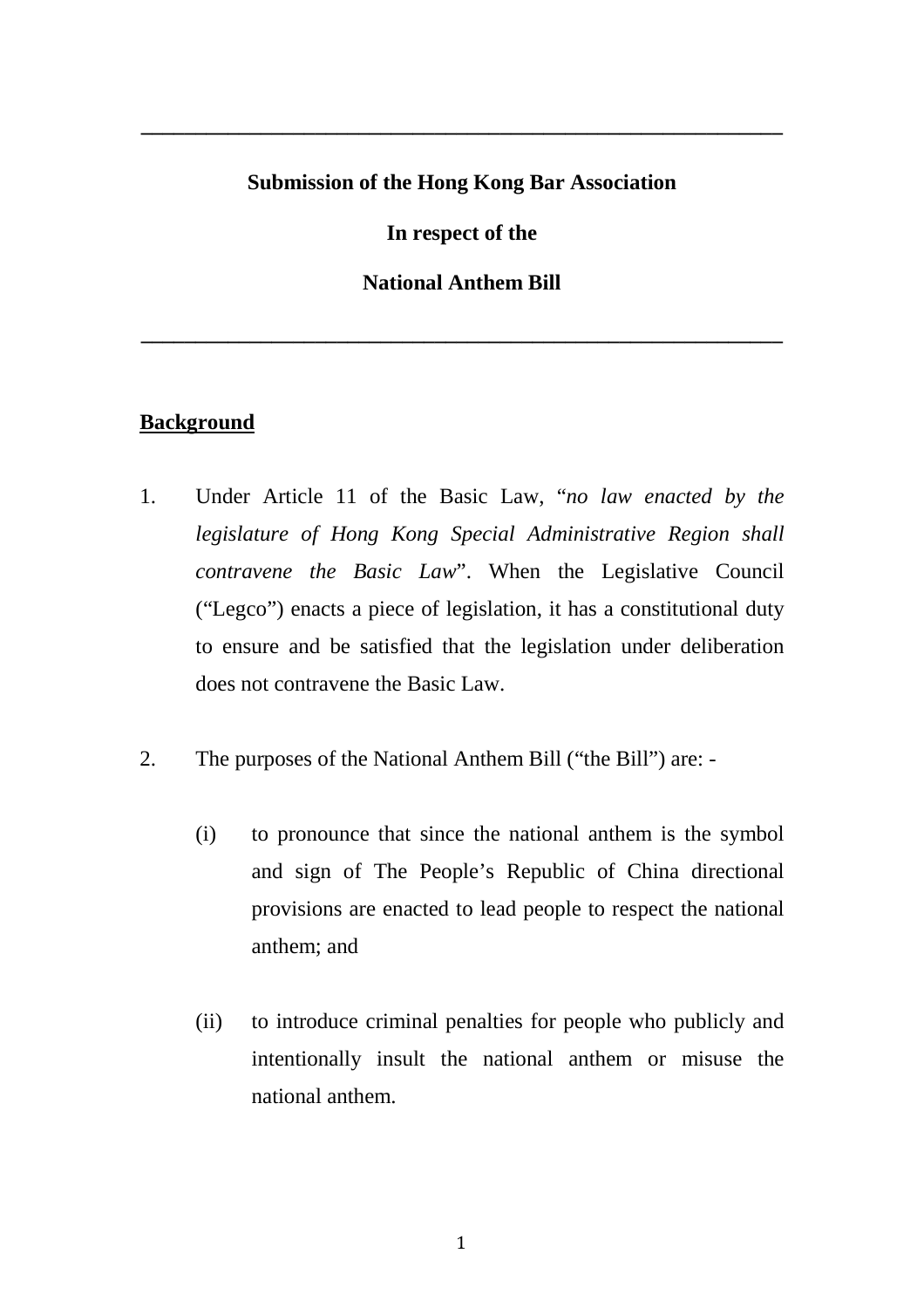- 3. The Bill was published in the Gazette on 11 January 2019. It seeks to implement the Law of the People's Republic of China on National Anthem ("NAL") in Hong Kong by local legislation. It was introduced for first reading and second reading in Legislative Council on 23 January 2019.
- 4. While the Hong Kong Bar Association ("HKBA") agrees that national anthem deserves respect, it notes with concern various parts of the Bill and submits its views below.

# **General Principles**

5. HKBA accepts that the national anthem is a symbol of The People's Republic of China. HKBA further accepts that certain conduct that is disrespectful to the national anthem should be prohibited by law. However, if and when conduct is to be criminalized, the prohibited conduct should be clearly defined in compliance with the principle of certainty of the law, could be easily understood by citizens and should not unduly restrict citizens' constitutional right to freedom of expression.

### **Preamble and Part 2 – Playing and Singing of National Anthem**

6. The Preamble seeks to provide the context of introducing the Bill by adapting Articles 1, 3 and 5 of the National Law, namely that legislation is enacted to promote patriotism.<sup>[1](#page-1-0)</sup>

<span id="page-1-0"></span><sup>1</sup> Article 1 of the National Anthem Law provides: "為了維護國歌的尊嚴,規範國歌的奏唱、播放 和使用, 增強公民的國家觀念,弘揚愛國主義精神,培育和踐行 社會主義核心價值觀,根據憲 法,制定本法 。" i<br>I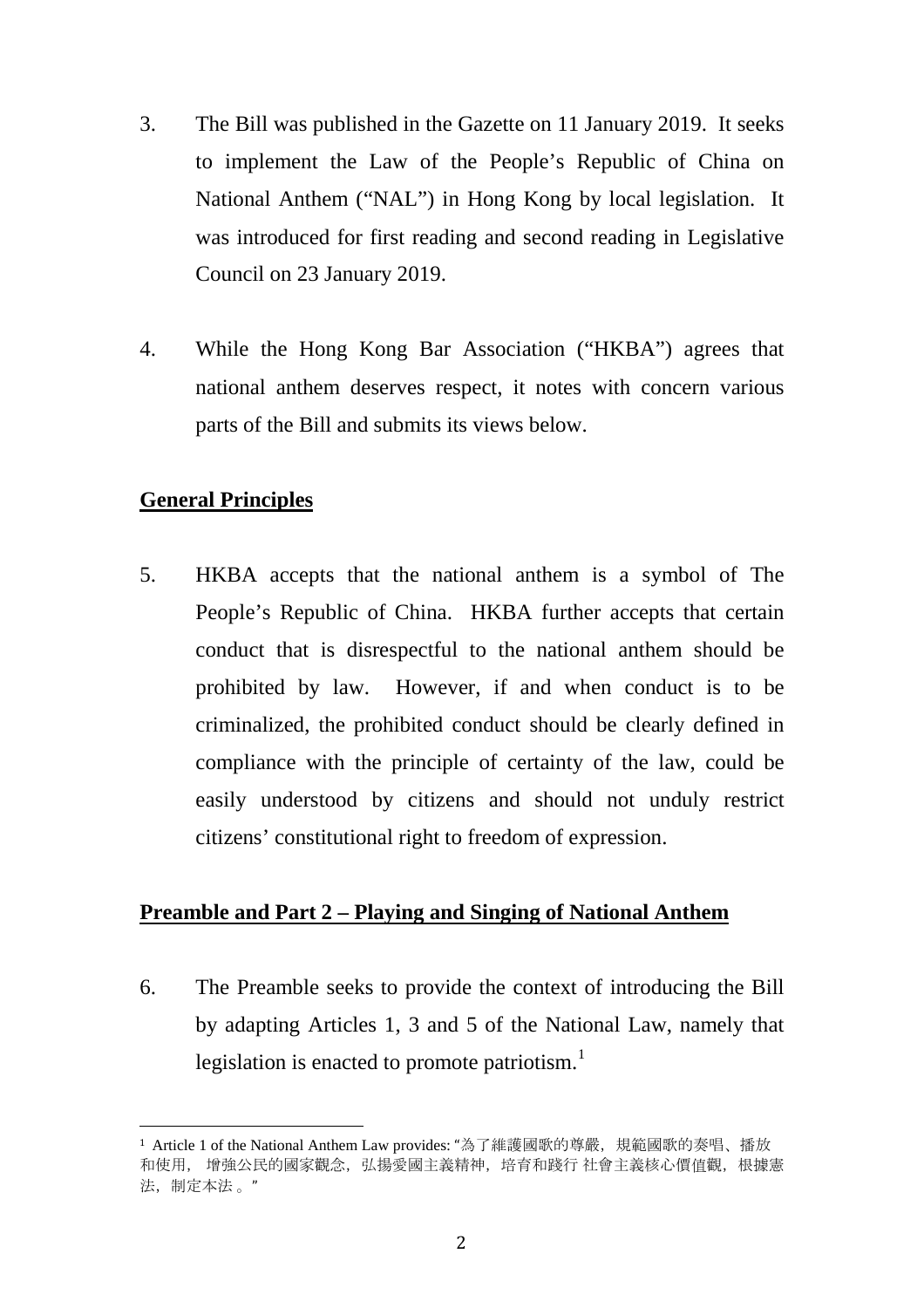- 7. Part [2](#page-2-0) of the Bill (Clauses 3 to  $5)^2$  spells out the standard and etiquette for playing and singing the National Anthem, as well as the occasions in which the national anthem must be played and sung. However, it does not provide for any consequence of noncompliance.
- 8. It is submitted that such aspirational and directional provisions are extremely rare and unusual at common law and in the legislation of Hong Kong. Hong Kong local legislation invariably seeks to define legal rights, status and obligations of persons and entities and consequences of breaches. The provisions in the Preamble and Part 2 are social or ideological in nature stating only the objective of promoting patriotism and general social etiquette which are more appropriate to be left to promotion by the Government through education or other channels, and not be made the subject matter of statutory provisions.
- 9. By Article 8 of the Basic Law the common law previously in force in Hong Kong before the handover shall be maintained. There is a fundamental difference between the common law which provides for well-defined rights and obligations of citizens and actionable remedies with certainty, and the law in force in the socialist legal system of Mainland China which would include political ideology and conceptual guidance. The Preamble and Part 2 of the Bill deviate from the good traditions of the common law with no perceivable justifiable reasons.

<span id="page-2-0"></span><sup>2</sup> Clause 3 reflects Article 6 of the National Anthem Law;  $\overline{1}$ 

Clause 4 is drafted on the basis of Article 7 of the National Anthem Law; and

Clause 5 adapts Article 4 of the National Law to suit the actual circumstances in Hong Kong.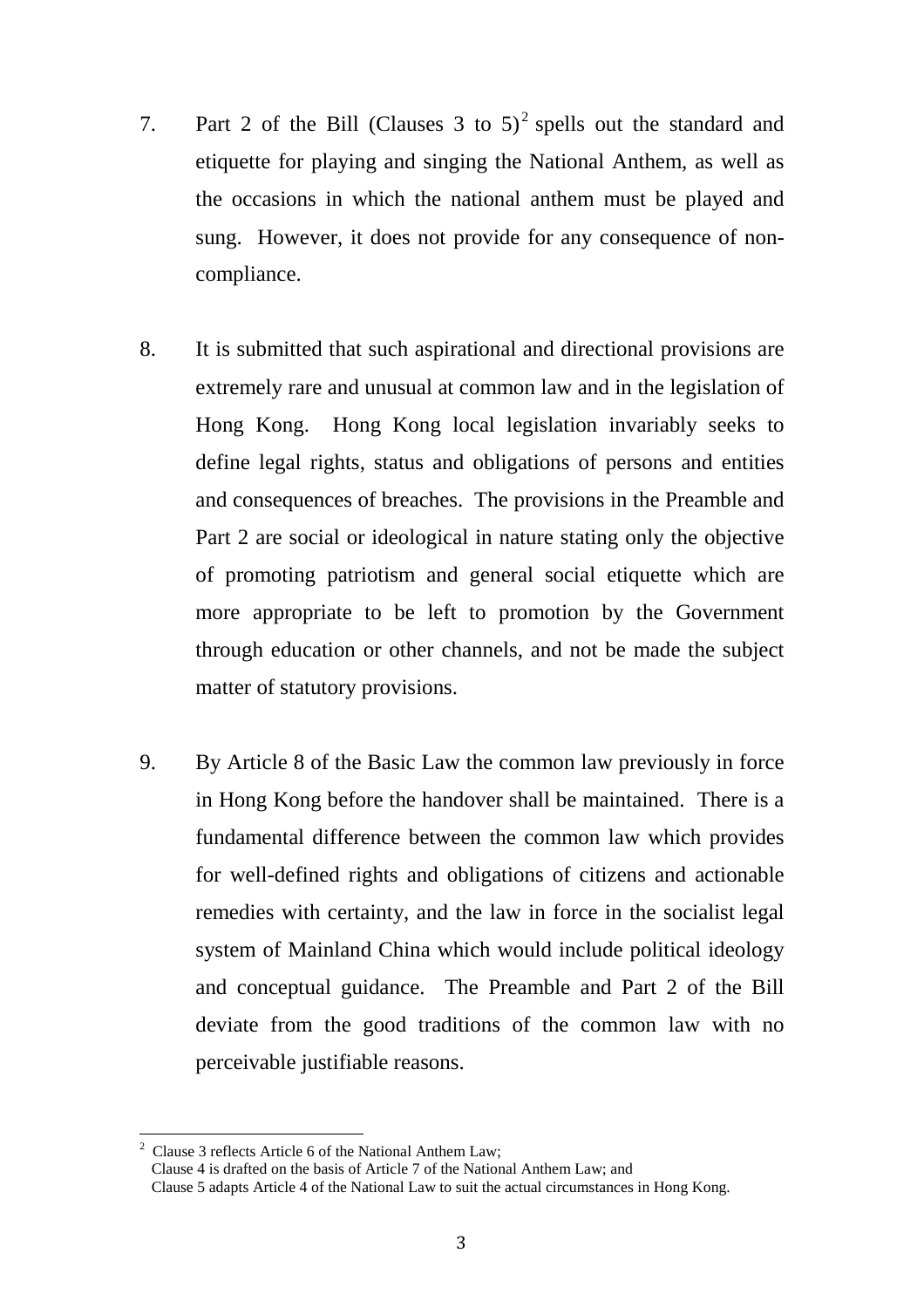- 10. It is noted that the National Flag and National Emblem Ordinance (Instrument A401) which implements the PRC National Flag Law does not have similar aspirational provisions, notwithstanding that the PRC National Flag Law similarly expressly states that the law is enacted to promote patriotism.<sup>[3](#page-3-0)</sup>
- 11. Although Part 2 does not provide for any consequences for noncompliance, it may give rise to unintended indirect consequences and therefore uncertainty and unease among citizens of Hong Kong.
- 12. For example, Clause 5 provides for the playing and singing of the national anthem on each of the occasions<sup>[4](#page-3-1)</sup> set out in Schedule 3, which can be amended by the Chief Executive in Council by Gazette notice.
- 13. Under the Bill, the national anthem shall be sung and performed when legislators, judicial officers and principal officials are sworn in. However, neither Clause 5 nor Schedule 3 clearly specifies the persons who are obliged to sing and/or perform the national anthem. For instance, it is unclear whether every person present is required to sing the national anthem when it is played. It is also unclear whether a person who takes part in an occasion when the national anthem is played and sung fails (or even refuses) to sing the national anthem him/herself will, for example, be regarded as

i<br>I

<span id="page-3-0"></span><sup>&</sup>lt;sup>3</sup> Article 1 of the National Flag Law provides: "為了維護國旗的尊嚴, 增強公民的國家觀念, 發揚 愛國主義精神,根據憲法,制定本法。"

<span id="page-3-1"></span><sup>4</sup> Oath-taking ceremony and national flag rising ceremony.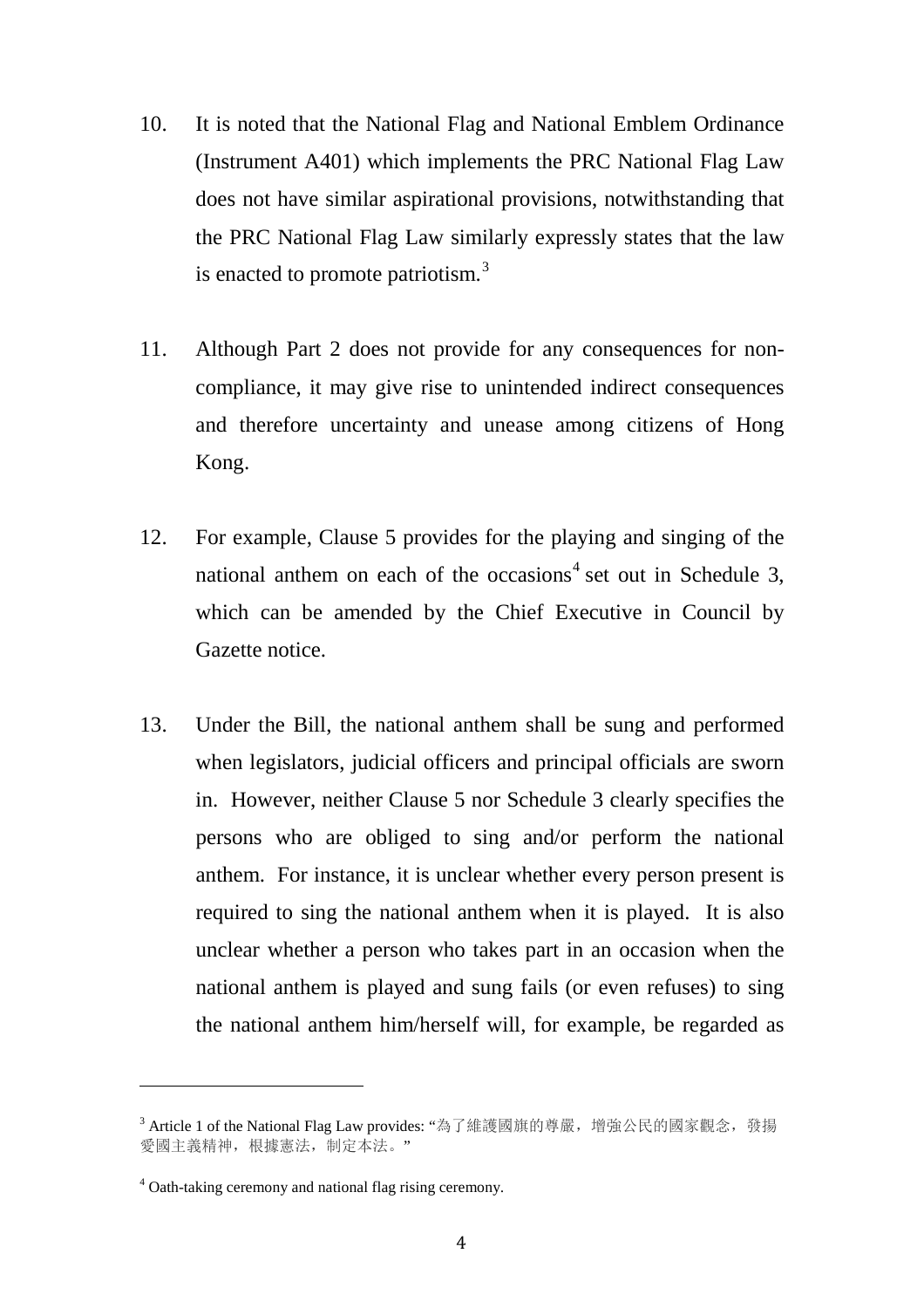"behaving in a way disrespectful to the national anthem" under Clause  $4(2)(b) - by$  not singing it.

- 14. A further legitimate concern is whether, in the case of the oathtaking by legislators, a legislator-elect would be disqualified for failing to show up or sing or perform the national anthem ahead of their swearing-in. Government officials have on a number of occasions expressed the view that the playing of the national anthem forms part of the official oaths and therefore legislators might be in violation of the Oaths and Declarations Ordinance (Cap. 11) if their actions or even absence during the performance of the national anthem is not in compliance with Part 2 of the Bill.<sup>[5](#page-4-0)</sup> While neither the Legislative Council Oath under section 19 of the Oaths and Declarations Ordinance (Cap.11) nor the Bill explicitly mentioned that failure to conform to the etiquette mentioned in Part 2 of the Bill shall constitute a reason of disqualification of a legislator from serving, it is unclear whether their conduct, such as absence from the session when the national anthem is played or failure to sing the national anthem when it is played or failure to observe the etiquette mentioned in Part 2, and hence a lack of respect being shown to the nation could be taken into consideration in determining whether they have taken a valid oath.
- 15. Further, taking the occasion of taking Judicial Oath under section 17 of the Oaths and Declarations Ordinance (Cap. 11) in Schedule

<span id="page-4-0"></span><sup>&</sup>lt;sup>5</sup> For example, the Secretary for Constitutional and Mainland Affairs Mr Patrick Nip Tak-kuen was reported on SCMP (9 January 2019) as saying lawmakers-elect may be disqualified for failing to show up when the national anthem was played just ahead of their swearing-in, depending on the rationale they offered for not being present. "If lawmakers-elect state before the occasion that their absence is an expression of a political view, the person who administers the oath will consider it in deciding whether the oaths are valid."  $\overline{a}$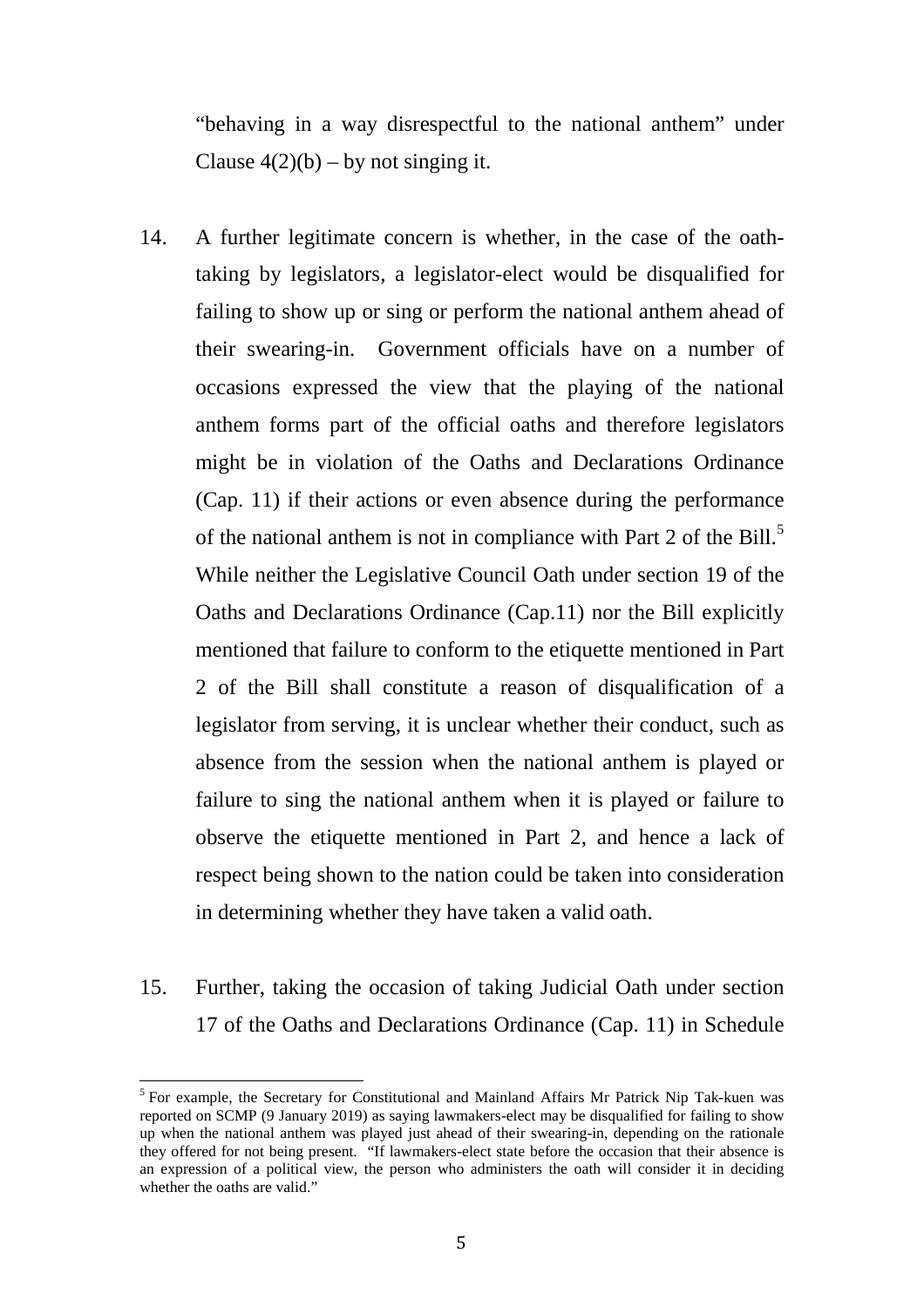$3(1)(c)$  as an example, it is not clear whether Part 2 in particular Clause 5 would require judges, whether conversant in Chinese or Putonghua or not, to sing the national anthem during the oathtaking ceremony and the consequence of failure to comply with this obligation. Further, if any prospective judicial officer is regarded as having failed to observe the etiquette when the national anthem is performed under Clause 4, would that alleged noncompliance disqualify that person from becoming a judicial officer? It is noted that the Judicial Oath requires a judge to "*uphold the Basic Law of the Hong Kong Special Administrative Region of the People's Republic of China, bear allegiance to the Hong Kong Special Administrative Region of the People's Republic of China, serve the Hong Kong Special Administrative Region conscientiously, dutifully, in full accordance with the law, honestly and with integrity, safeguard the law and administer justice without fear or favour, self-interest or deceit*". Neither the national anthem nor any display of patriotism is part of the current requirement under the Judicial Oath. Unless the Government clarifies the precise effect of non-compliance with Clause 3 (national anthem must be played and sung in a way in keeping with its dignity) and Clause 4 (etiquette to observe when the national anthem is performed), the combined effect of the National Anthem legislation and Cap. 11 may be to disqualify a person from serving as a judicial officer.

16. In order to avoid any unintended effect, we submit that Part 2 should be excluded from the National Anthem legislation and in any event should not be in the form as it now stands. The

6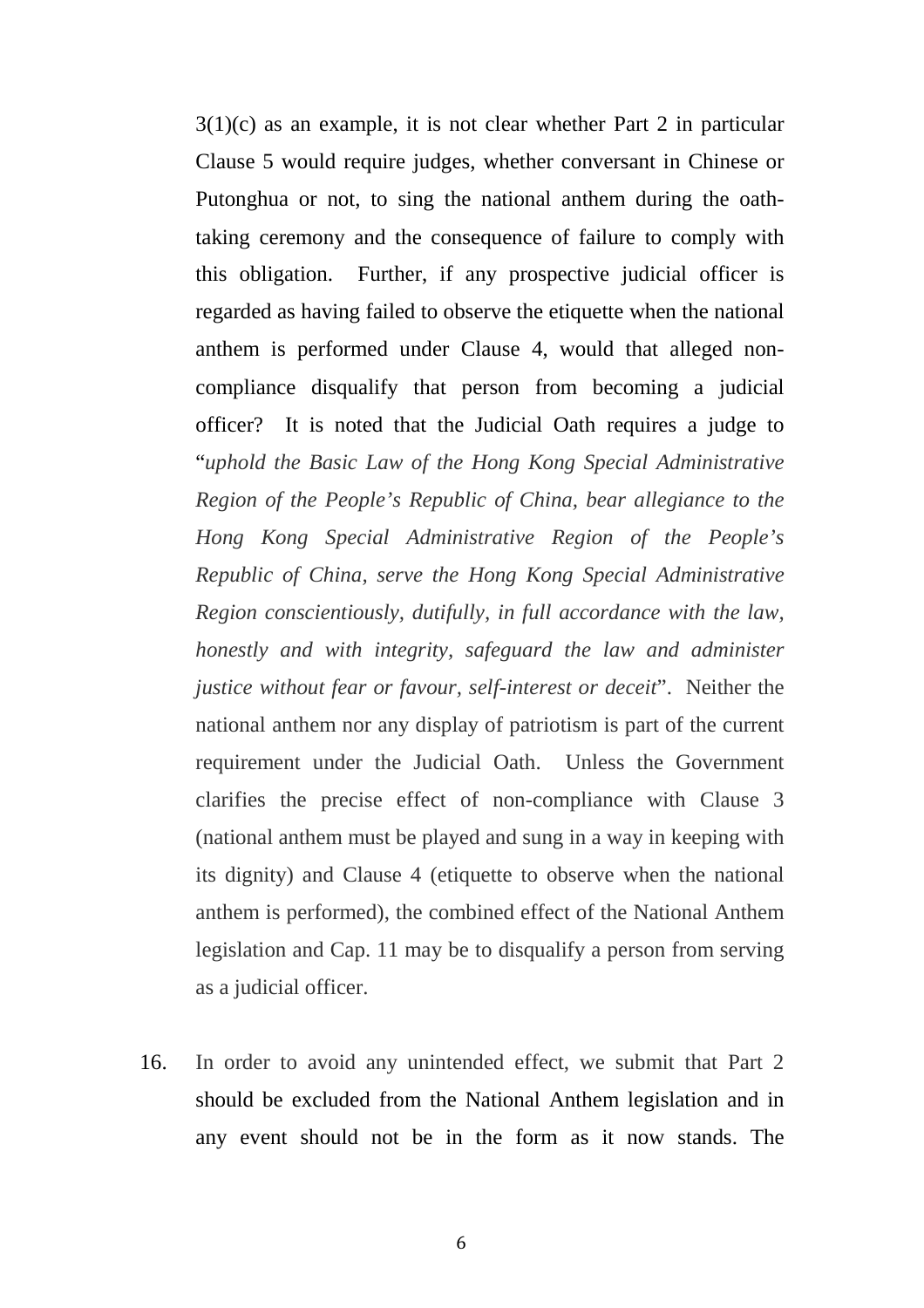performance of the national anthem on various occasions may simply be regulated by way of implementation of executive policy.

- 17. The exclusion of Part 2 does not in any way diminish the spirit of protecting dignity of the national anthem; nor does it affect the intended purpose of the legislation to promote the national anthem as a symbol of The People's Republic of China. As mentioned, the National Flag and National Emblem Ordinance which was enacted in 1997 to provide for the use and protection of the national flag and national emblem in Hong Kong does not include any preamble and similar provisions included in Part 2 of the Bill, but such absence does not detract from the objective of the ordinance to protect the national flag and national emblem as a symbol of the nation.
- 18. HKBA suggests that if it were considered necessary to refer to political ideology, objectives and aspirations, the appropriate method is, rather than including the Preamble and Part 2 in the Bill as part of the law, to include them in Legco paper regarding the purpose of introducing the Bill and/or publishing Chief Executive's stipulations when seeking to pass the Bill as law.
- 19. Further, if it is the intention that the Preamble and failure to observe the etiquette in Part 2 should not have any legal consequence, this intention should be made clear in the Bill itself. This will dispel any misunderstanding, concern and worries of the public that there are hidden or unintended direct or indirect legal consequences upon non-compliance of any of the provisions in the Preamble and Part 2. It is a fundamental principle of the rule of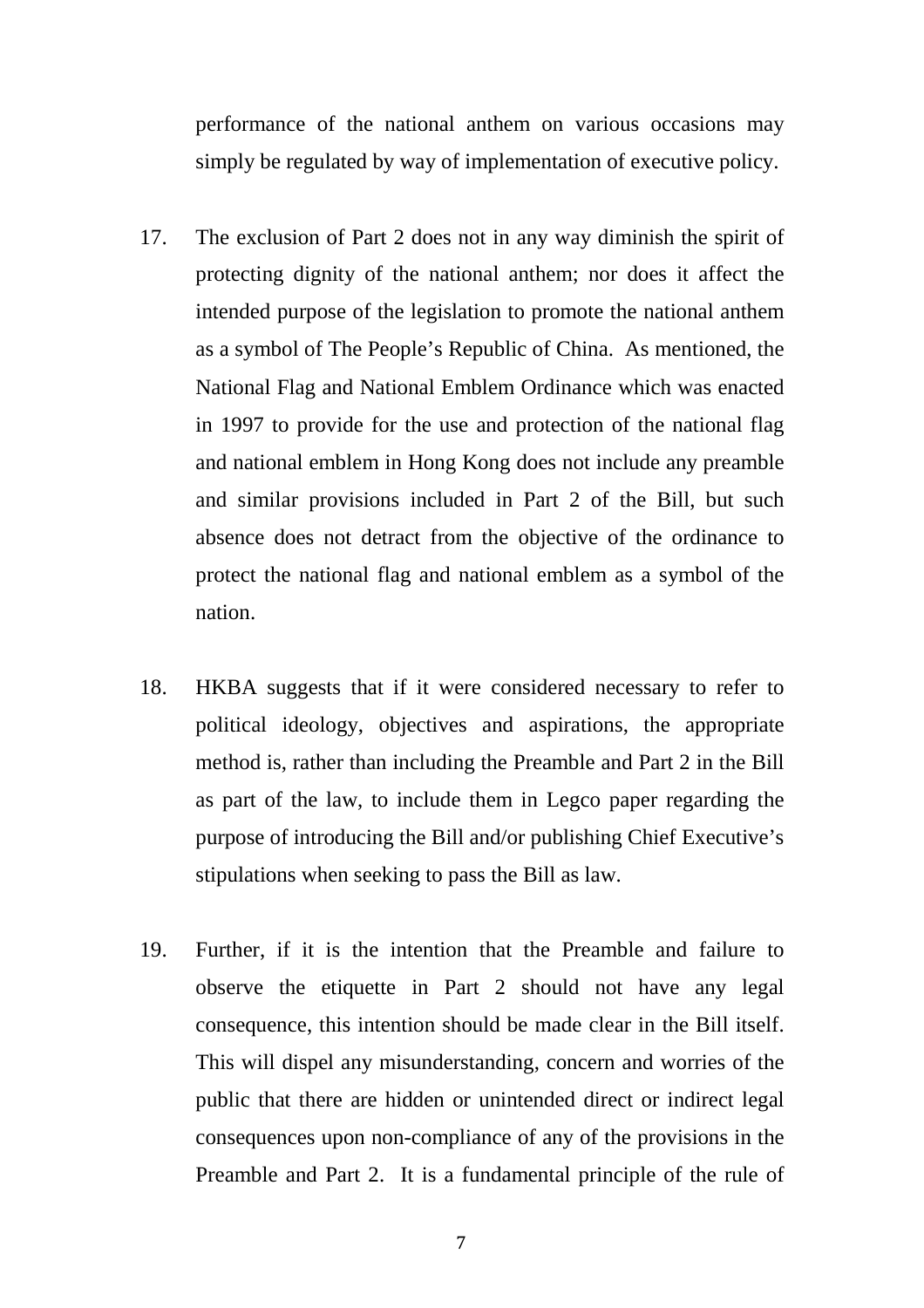law that a person should not be penalised or adversely affected except under clear law. Therefore, if Part 2 is to be retained, it should at least be clearly provided that any act of non-compliance with the Preamble and Part 2 does not per se amount to any breach of any law and should not be taken into consideration in determining any breach of any law whether under the other parts of the Bill or otherwise.

#### **Part 3 – Protection of National Anthem**

- 20. Part 3 of the Bill (Clauses 6 to 8) contains provisions relating to creation of criminal offences relating to misuse of the national anthem and insulting behaviour towards the national anthem.
- 21. Clause 6(2) prohibits the national anthem from being used in a public place as "background music". It is entirely unclear what is meant by "background music". We also fail to see why playing the national anthem in a public place should be banned, particularly when the purpose of introducing the Bill is to promote general awareness to the national anthem. There is no similar prohibition against displaying the national flag or national emblem in public under the National Flag and National Emblem Ordinance.
- 22. Clause 7(7) extended the time limit for prosecution to 1 year after the offence is discovered by the police or 2 years after the offence is committed (whichever is earlier), which has already aroused public concern. Since Clause 6 and Clause 7 create only summary offences, Section 26 of the Magistrates Ordinance (Cap. 227) would have applied in the following terms: "*in any case of an*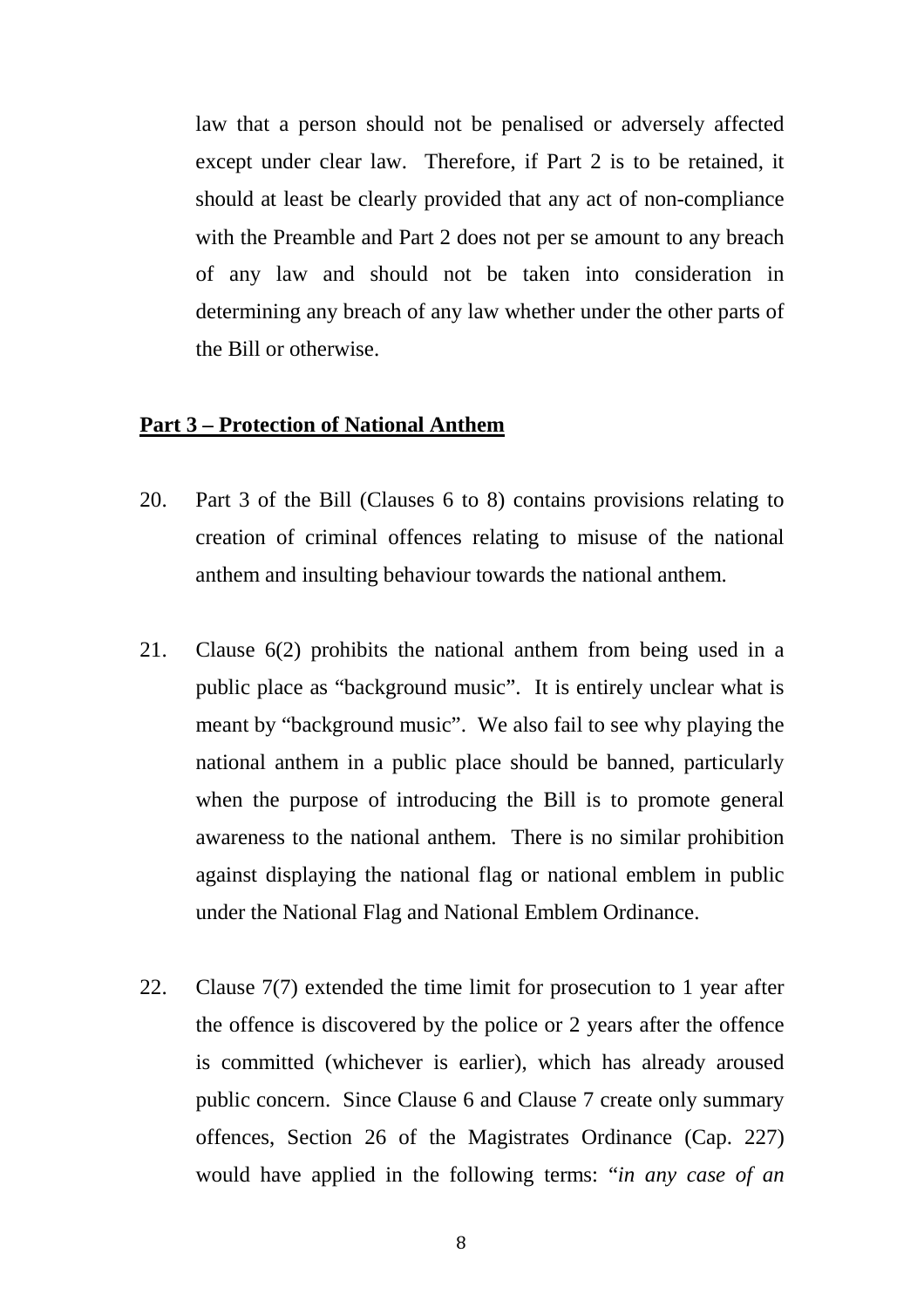*offence, other than an indictable offence, where no time is limited by any enactment for making any complaint or laying any information in respect of such offence, such complaint shall be made of such information laid within 6 months from the time when the matter of such complaint of information respectively arose*".

23. It is submitted that the extension of time for prosecution under Clause 7(7)(a) and (b) is unjustified and unwarranted. The offences created in Part 3 do not carry exceptional serious maximum penalties when compared with other summary offences. There is no evidence to show that the usual 6 months' limitation period in such cases of conduct envisaged in Clauses 6 and 7 would cause problem in the police investigation process or be beyond their resources. It has been suggested that police need more time to carry out an investigation of a breach under the Bill as it may involve a large number of people, such as offending conduct during a football match. This is hardly convincing. The very nature of the conduct criminalised under Clauses 6 and 7 is relatively straight forward. The investigation is not complicated and collection of evidence by way of video recorded at the scene of the alleged crime or from eye witnesses or otherwise is not in any way different in nature from many other offences relating to public order, which may also involve a large number of people<sup>[6](#page-8-0)</sup>. Nor is such investigation different from any other comparable criminal

<span id="page-8-0"></span><sup>6</sup> For example, various offences under the Public Order Ordinance (Cap.245) which are triable either way, such as Unlawful Assembly (s.18(3)); Riot (s19(2)); Rioters demolishing buildings, etc. (s.20); Fighting in public (s.25); Proposing violence at public gatherings (s.26). j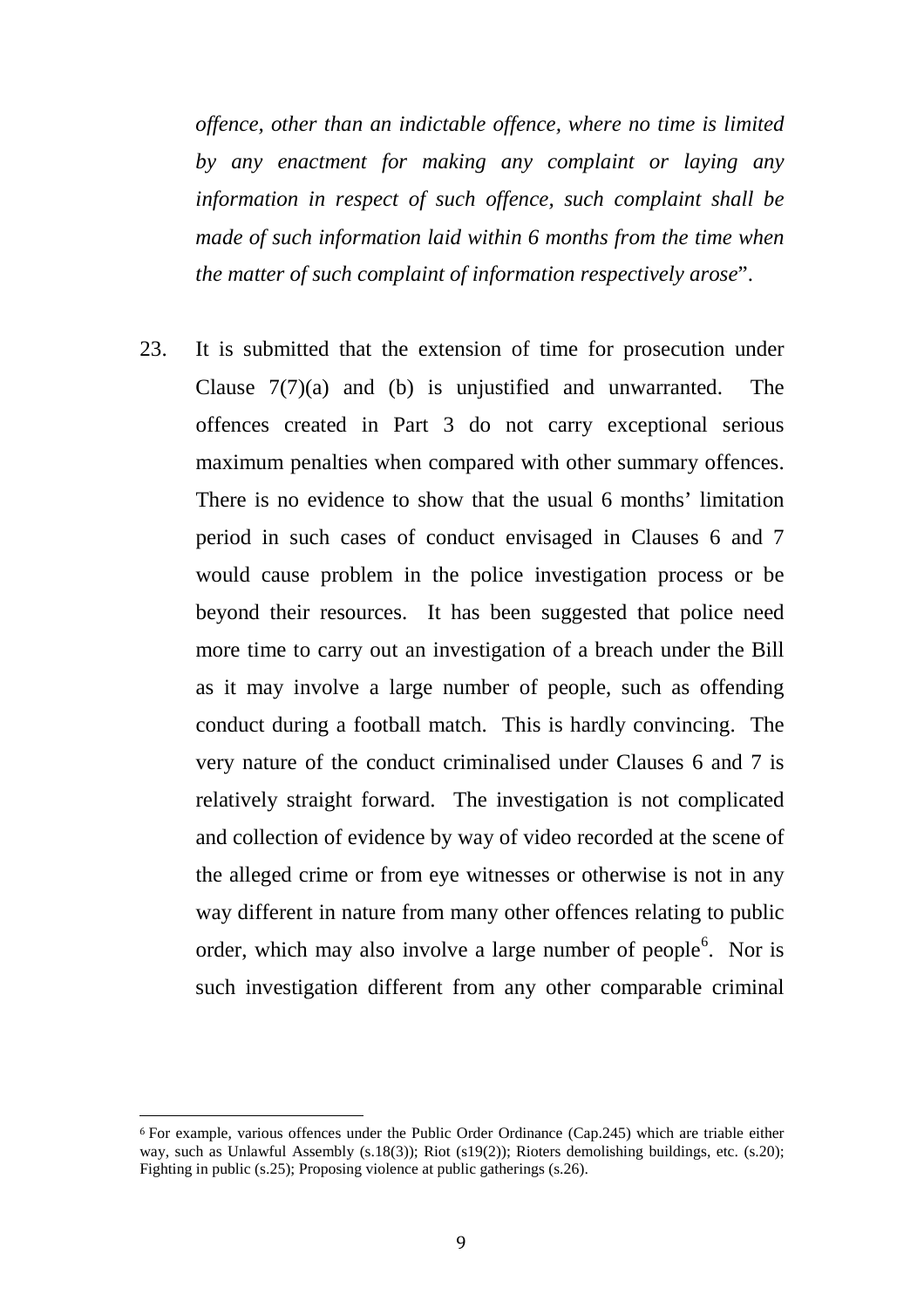acts such as those relating to insulting the National Flag<sup>[7](#page-9-0)</sup>. The difficulties are exaggerated and unsubstantiated.

24. HKBA considers that there is no justification for the usual limitation period not to be applied to the offences created in the Bill<sup>[8](#page-9-1)</sup>. On the other hand, given the political nature of these offences, a prolonged period for prosecution may cause unnecessary anxiety and speculation on the reasons for prosecution, which is not conducive to maintaining public confidence in the rule of law.

### **Part 4 – Promotion of National Anthem**

- 25. Part 4 of the Bill (Clauses 9 and 10) contains provisions relating to inclusion of the national anthem in primary and secondary education, as well as in sound broadcasting and domestic television programme services.
- 26. The teaching and promotion of the national anthem at schools and to the public is purely an administrative matter which may be pronounced by the Government and there is no need for any law to be enacted before such administrative decisions and guidance as a matter of policy be made and implemented. Not only that the enactment of Clauses 9 and 10 adds nothing to the existing powers

<span id="page-9-0"></span> $7$  National Flag and National Emblem Ordinance, s.7.  $\overline{1}$ 

<span id="page-9-1"></span><sup>8</sup> It should be noted that **none** of the aforementioned public order offences allow for an extended limitation period when tried summarily. As an exception to the rule, the Magistrates Ordinance (Cap.227) s.26A allows 12 months to lay a charge in respect of certain summary offences concerning aviation where there has been an accident. Considering that aviation accidents may involve evidence spread over a wide area, require multiple expert witnesses and highly technical investigation, a longer time limit is arguably justifiable – even then it is only extended to 12 months and subject to additional requirements, namely, public notice of an investigation and a direction by the Chief Executive.